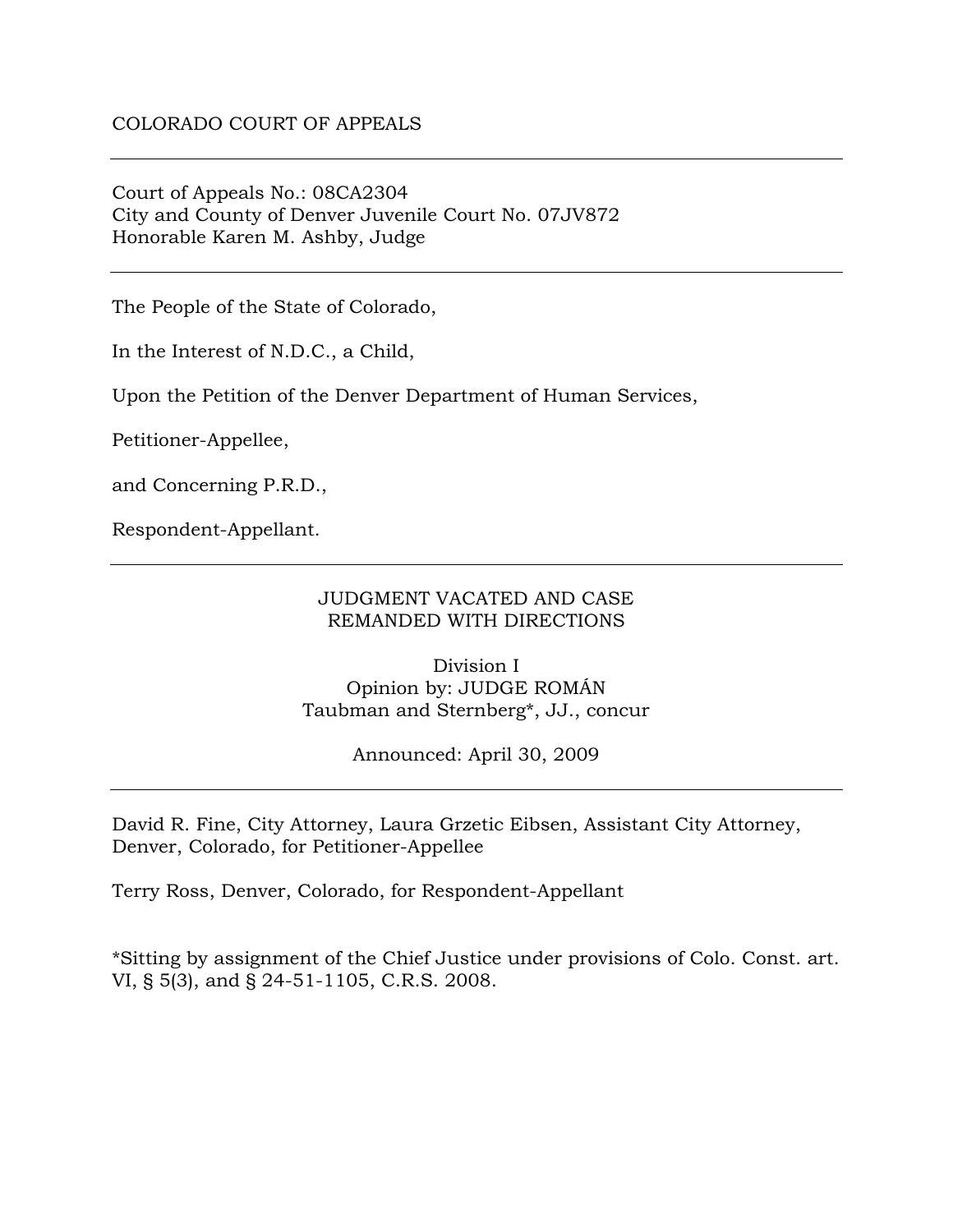P.R.D. (mother) appeals from the judgment terminating her parent-child legal relationship with her daughter, N.D.C. She asserts the judgment should be reversed because (1) the Denver Department of Human Services (the department) did not send notice to her tribe, the Oglala Sioux (the tribe), in compliance with the Indian Child Welfare Act of 1978 (ICWA), 25 U.S.C. §§ 1901 to 1963 (2001); and (2) the juvenile court did not comply with several substantive provisions of the ICWA. We conclude (1) the department erred by not filing the notices or the return receipt cards with the court and such errors were not harmless because there was no evidence in the record that the tribe knew mother was an enrolled tribal member or had lived on the reservation; and (2) the subsequent notices sent by the department did not comply with the ICWA.

We therefore vacate the judgment and remand for proper notices provided in this opinion.

We also address mother's other issues in case they arise on remand. We conclude that if, on remand, the tribe does not seek to intervene or indicate that N.D.C. is eligible for enrollment, the court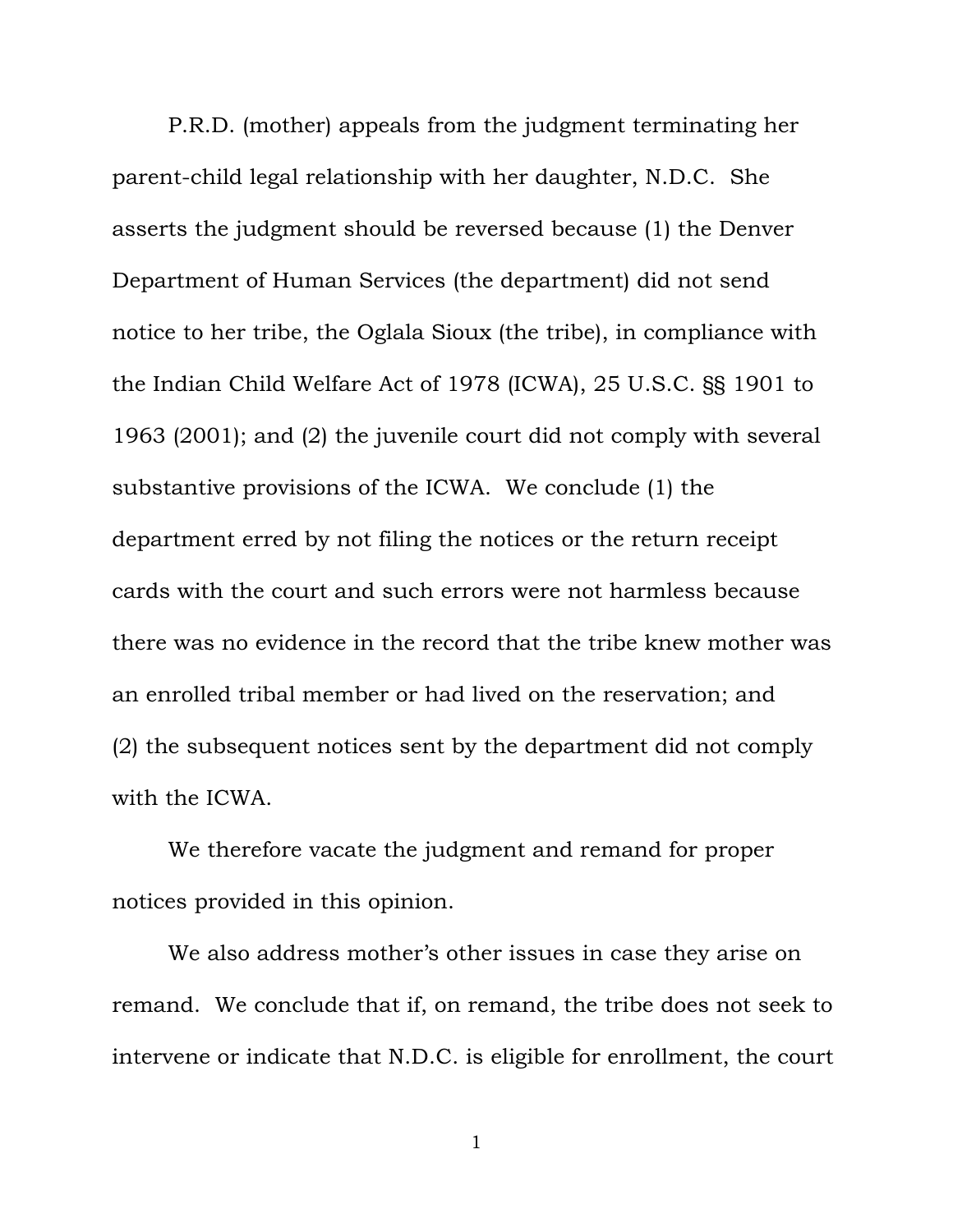need not apply the substantive ICWA standards.

## I. Factual and Procedural Background

 The department filed a petition on N.D.C.'s behalf because her living situation was unsafe. At the shelter hearing, mother stated she was enrolled in the tribe, but she did not have her enrollment number. However, although the department asserts proper notice was sent to the tribe, it concedes it did not file copies of any notices or return receipt cards with the court.

 At the termination hearing, the caseworker testified that, shortly before the hearing, she spoke with the tribe's enrollment director on more than one occasion, who indicated N.D.C. was "not eligible" to enroll because the tribe had received no paperwork showing she was eligible to do so. Based on that statement, and the fact that the tribe had not sought to intervene, the court found the case was not an ICWA case. Both parents separately appealed.

 After reviewing the petitions, the responses, and the record, this court issued an order to show cause, requiring the department to file copies of any notices, return receipt cards, and correspondence from the tribe with this court and the juvenile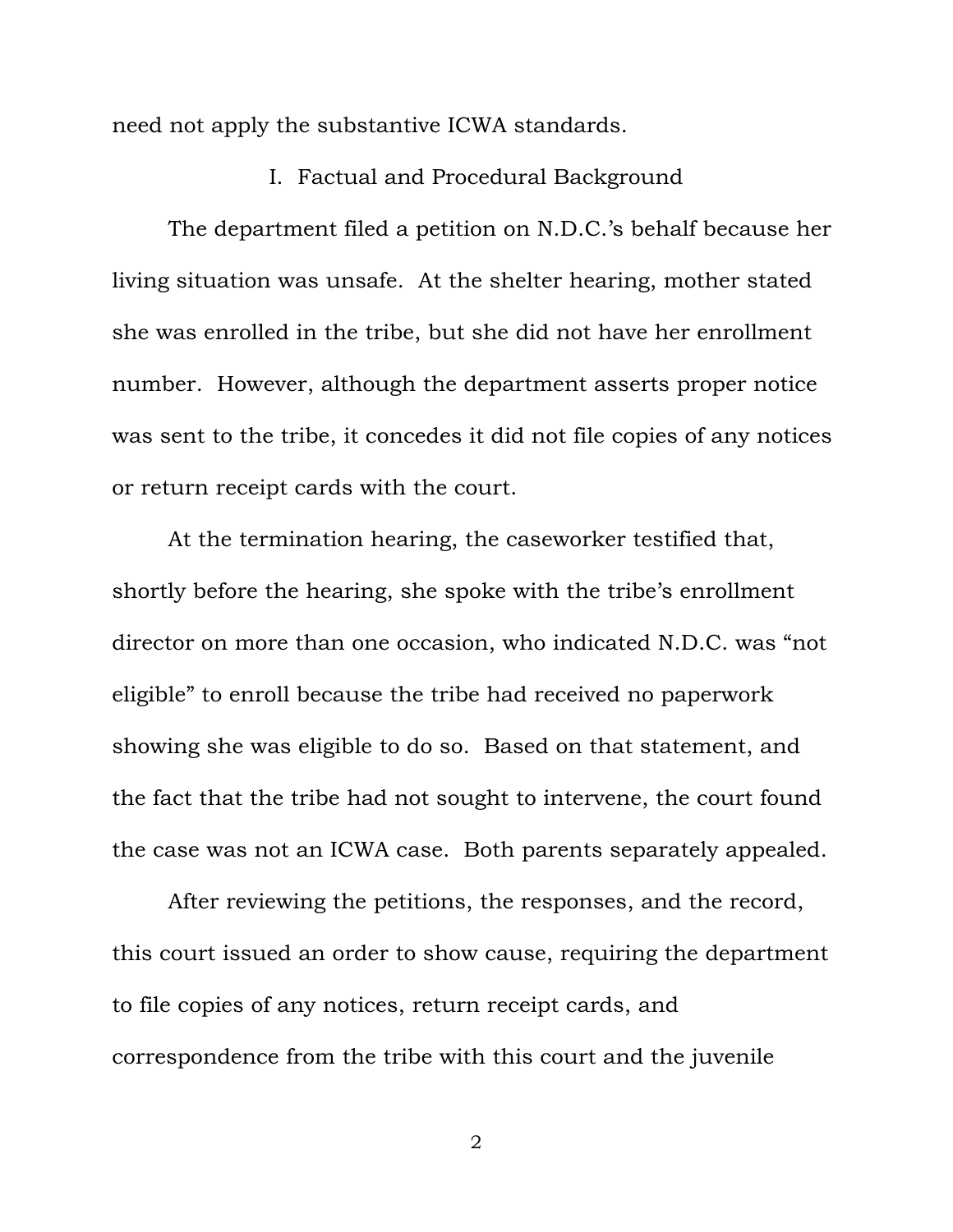court. We also required the parties to brief the issue of whether the failure to file the notices and return receipt cards with the juvenile court constituted reversible error. Only the department responded. It filed four copies of notices sent to the tribe, but no correspondence from the tribe.

#### II. Notice

# A. Filing Requirements

 Mother asserts the judgment must be reversed because the record does not show the department sent notice to the tribe. We agree the department violated the ICWA by not filing copies of the notices and the return receipt cards with the court and conclude the error was not harmless because there is no showing in the record or the supplemental documents filed by the department that the tribe knew mother was an enrolled tribal member or had lived on the reservation.

 The ICWA establishes minimum federal standards for removing Indian children from their families and placing such children in foster or adoptive homes that reflect the unique values of Indian culture. 25 U.S.C. § 1902 (2001); *B.H. v. People in Interest*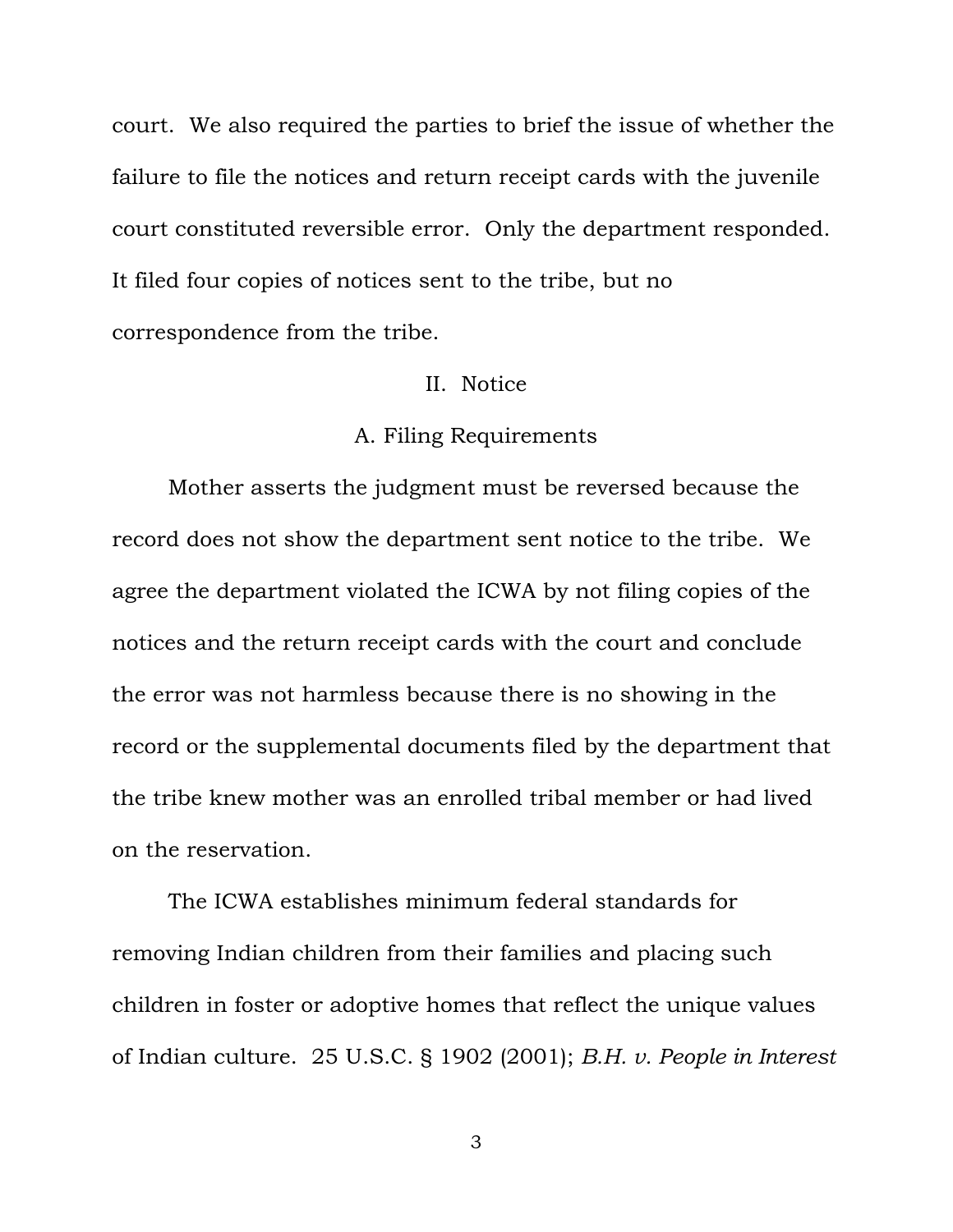*of X.H.*, 138 P.3d 299, 302 (Colo. 2006); *People in Interest of J.O.*, 170 P.3d 840, 842 (Colo. App. 2007).

Accordingly, if the state knows, or has reason to know or believe, that an Indian child is involved, it must provide notice to the Indian child's tribe by registered mail, with return receipt requested, of the pending proceedings and of the tribe's right to intervene. 25 U.S.C. § 1912(a) (2001); § 19-1-126(1)(a)-(b), C.R.S. 2008; *B.H.*, 138 P.3d at 302. If the child in question is an Indian child, notice must be sent before the petition is filed. § 19-1- 126(1)(c), C.R.S. 2008. If the child's status is undetermined, notice must be sent so that it is received by the tribe at least ten days before the hearing in which a party seeks to place the child in foster care or to terminate parental rights. 25 U.S.C. § 1912(a); *People in Interest of S.R.M.*, 153 P.3d 438, 442 (Colo. App. 2006).

 The purpose of notice under the ICWA is to inform the relevant tribe or tribes of the potential consequences resulting from departmental involvement, such as termination of parental rights. *See* 25 C.F.R. § 23.11(e)(6). Those consequences are important because "there is no resource that is more vital to the continued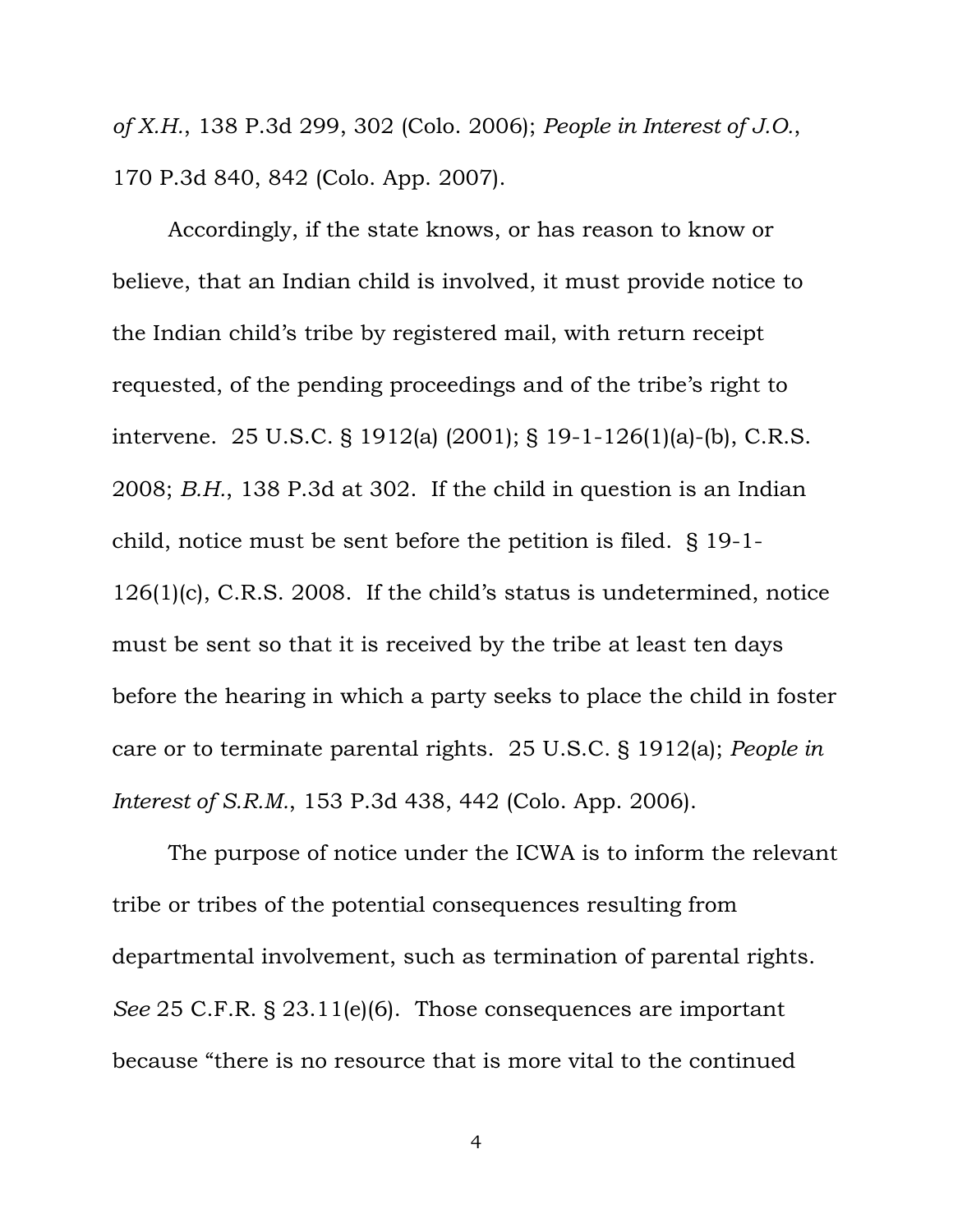existence and integrity of Indian tribes than their children." 25 U.S.C. § 1901(3) (2001). The Indian tribes have a separate interest in Indian children, distinct from but equivalent to parental interests, and therefore must have a meaningful opportunity to participate in determining whether the child is Indian and to be heard on the issue of ICWA applicability. *B.H.*, 138 P.3d at 303-04.

The tribes also must receive notice because, pursuant to the Guidelines for State Court: Indian Child Custody Proceedings, 44 Fed. Reg. 67,584, 67,586 (B.1 Commentary) (the Guidelines), "the best source of information on whether a particular child is Indian is the tribe itself" and "tribal verification is preferred." Though not binding, we consider the Guidelines to be persuasive. *B.H.*, 138 P.3d at 302 n.2; *S.R.M.*, 153 P.3d at 441.

Here, there is no dispute that notice was required because mother indicated she was enrolled in the tribe. *See B.H.*, 138 P.3d at 304 (sufficiently reliable information of any criteria on which membership might be based, such as tribal enrollment, triggers the ICWA's notice provisions); *J.O.*, 170 P.3d at 843 (parent's possible Apache heritage required notice to all known Apache tribes).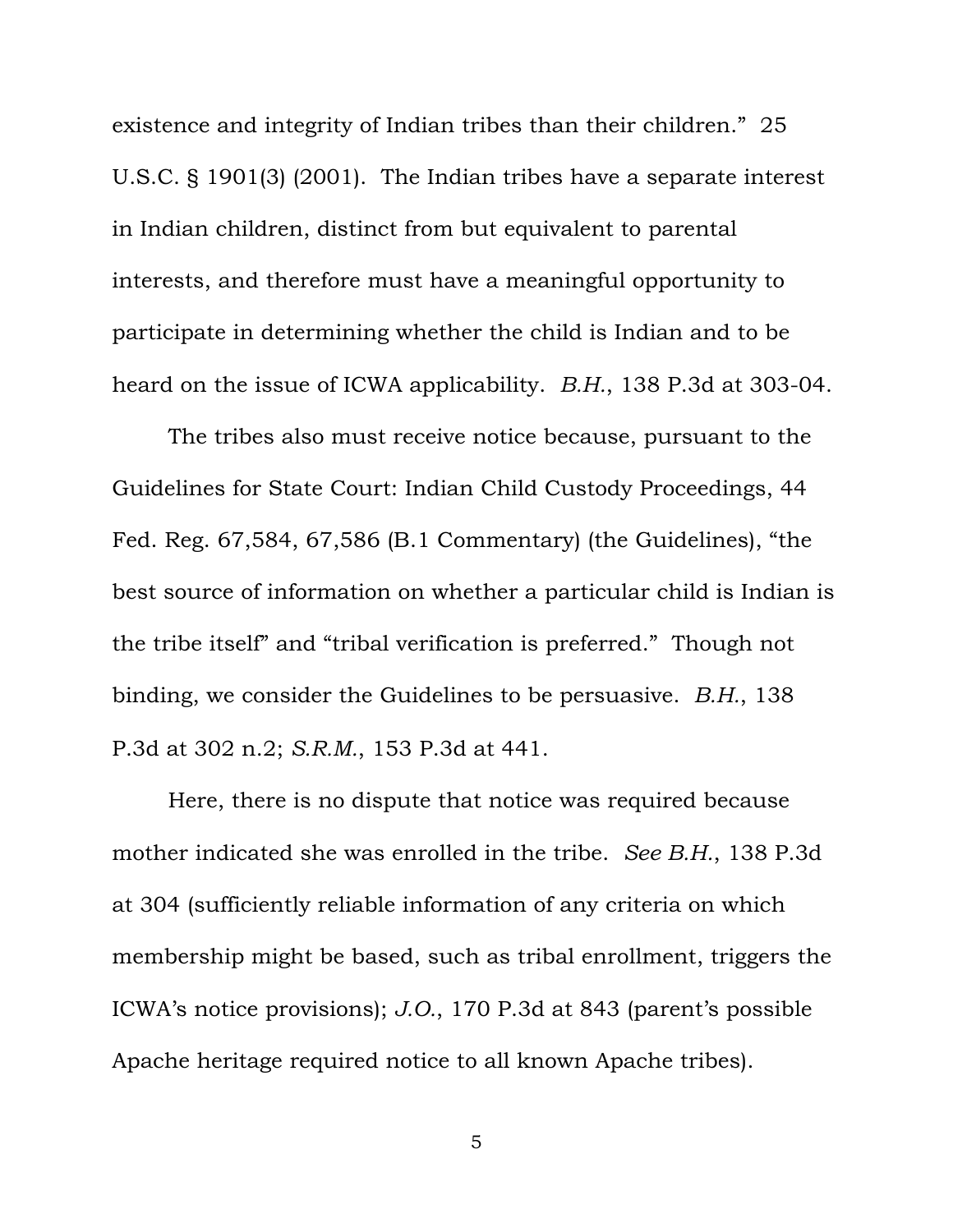Further, the Children's Code provides that the return receipt cards showing notice was made by registered mail must be filed with the court as soon as possible. §§ 19-1-126(1)(c), 19-3- 602(1)(b), C.R.S. 2008. The Guidelines require a copy of the notice to be filed with the court. Guidelines, 44 Fed. Reg. at 67,588. Other jurisdictions have adopted the Guidelines' filing requirement. *In re Karla C.*, 6 Cal. Rptr. 3d 205, 209-13 (Cal. Ct. App. 2003); *In re Dependency of E.S.*, 964 P.2d 404, 410-11 (Wash. Ct. App. 1998) ("we strongly urge" caseworkers be trained to file notices and return receipt cards). Following the Guidelines' filing requirements is the most efficient way of meeting the department's burden of proof of notice to the tribes. *E.S.*, 964 P.2d at 411. Further, this requirement allows the trial court to determine whether the notice complied with the ICWA, the Guidelines, and the relevant federal regulations by giving the tribe all known relevant information and a meaningful opportunity to determine whether the dependent child is an Indian child within the meaning of the ICWA. *Karla C.*, 6 Cal. Rptr. 3d at 212.

Moreover, absent evidence the notice was sufficient, a tribe's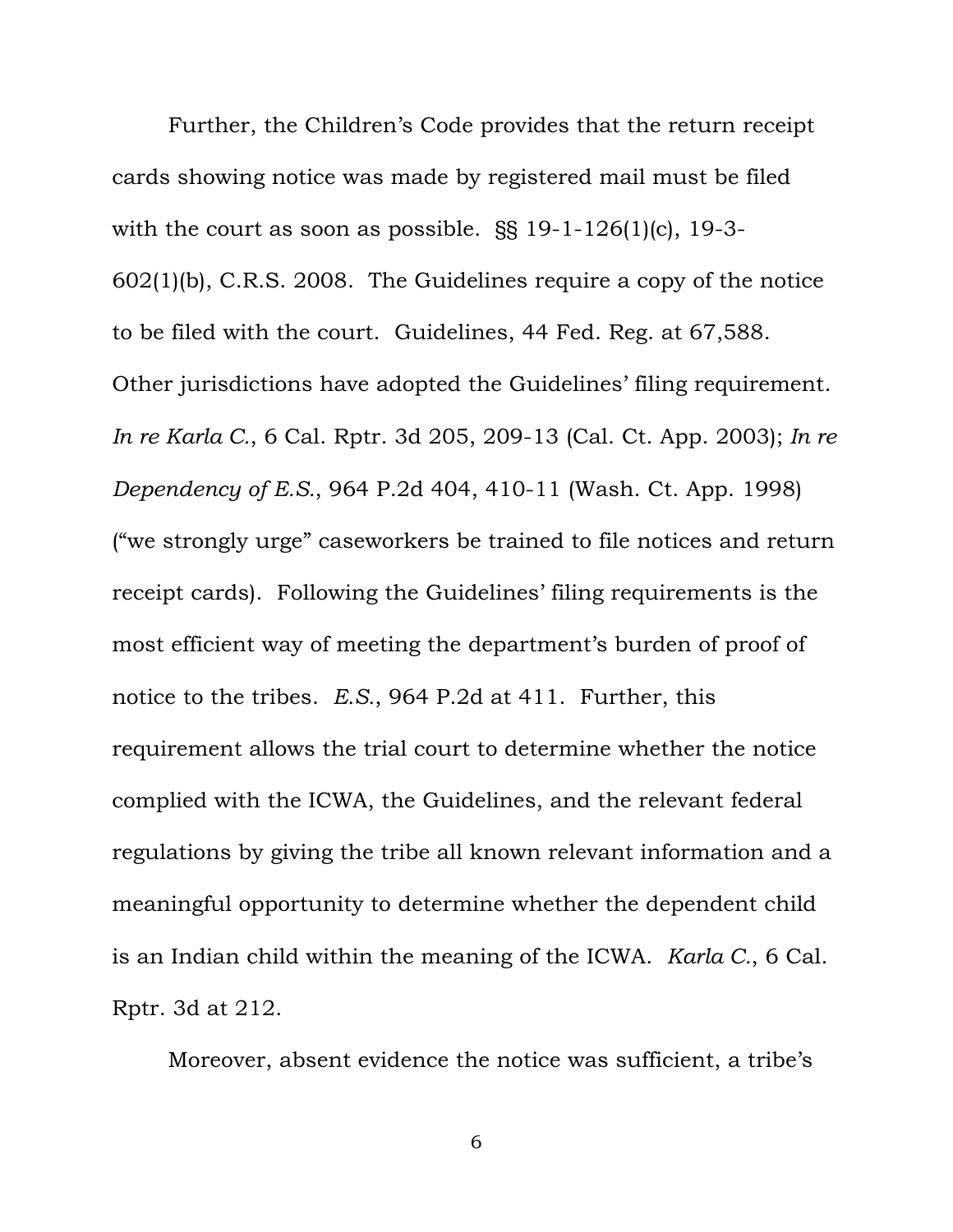non-response can not be deemed a determination that the child is not an Indian child within the meaning of the ICWA. *Karla C.*, 6 Cal. Rptr. 3d at 212. Therefore, because the trial court and the respondent parents should have the opportunity to examine the notices, we conclude the filing requirement set forth in the Guidelines is an essential component of the ICWA notice process. *Id.* 

 The department concedes it did not file a copy of the notices or the return receipt cards with the court, but urges us to find this failure was harmless error because (1) the certificates of service show notice was sent and (2) it initiated and maintained regular telephonic contact with the tribe to determine whether N.D.C. was enrolled or was eligible to enroll.

 However, whether failing to file a copy of the notices and return receipt cards is harmless error should be assessed on a caseby-case basis. *Id.*; *In re Elizabeth W.*, 16 Cal. Rptr. 3d 514, 519 (Cal. Ct. App. 2004) (when there is evidence notice has been received and the only omission is the failure to file the proof of service, error will not be presumed); *see also S.R.M.*, 153 P.3d at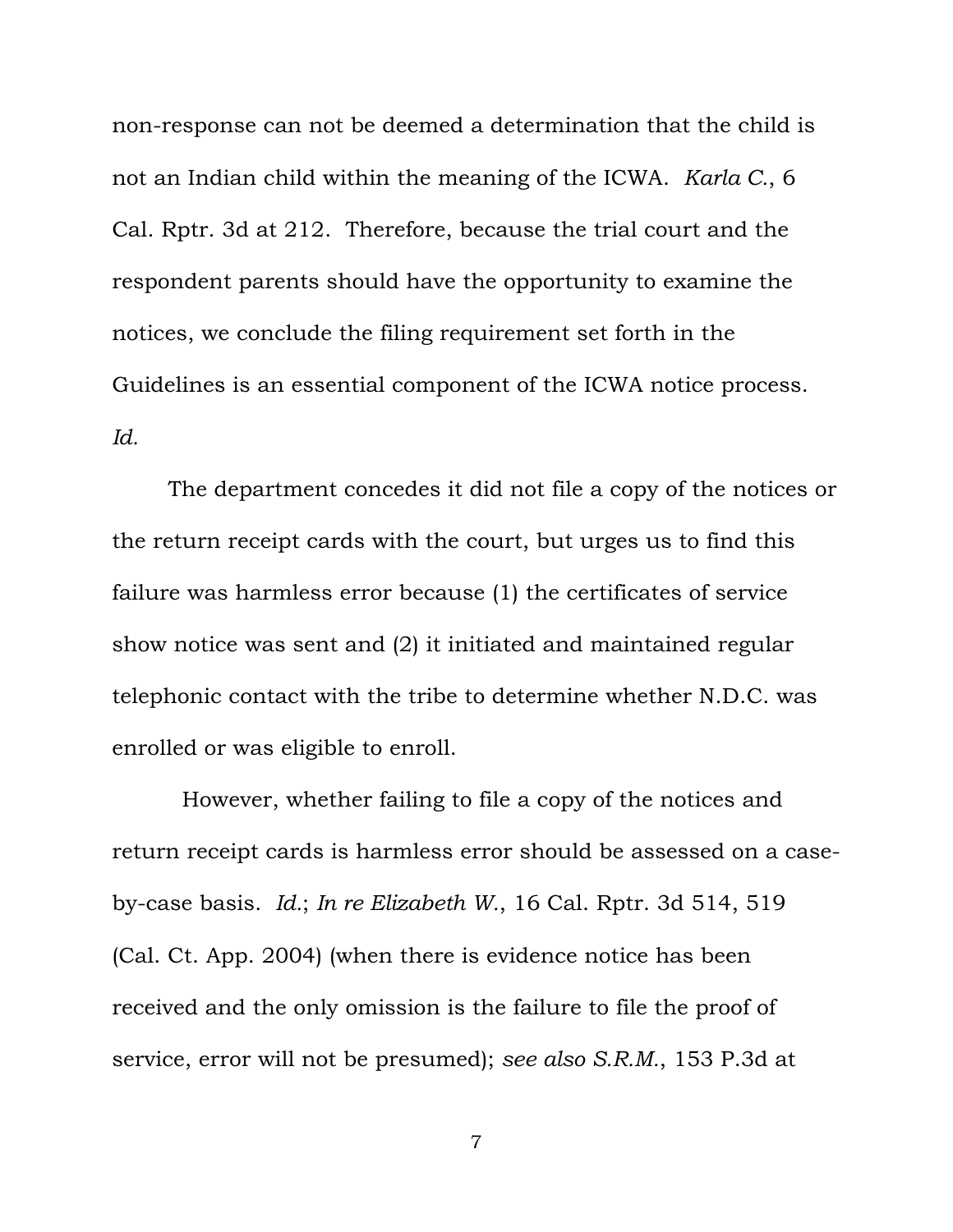441-42 (errors in providing notice may be considered harmless if the tribe has actual knowledge of the child's eligibility to enroll). We are not persuaded that the error here is harmless because all known information was not provided to the tribe in a manner that appears in the record.

 25 C.F.R. § 23.11(d) and (e) state what information must be in an ICWA notice. If known, the department must include: (1) the Indian child's name, birthdate, and birthplace; (2) the name of the Indian tribe or tribes in which the child is enrolled or may be eligible for enrollment; and (3) all names known, and current and former addresses, of the Indian child's biological parents, grandparents, and great-grandparents or Indian custodians, including maiden, married, and former names or aliases, along with their birthdates, places of birth and death, tribal enrollment numbers, and/or other identifying information. 25 C.F.R. § 23.11(d)(1)-(3). The notice must also include a copy of the petition, complaint, or other document by which the proceeding was initiated. 25 C.F.R. § 23.11(d)(4).

The notice must also state that the biological parents, Indian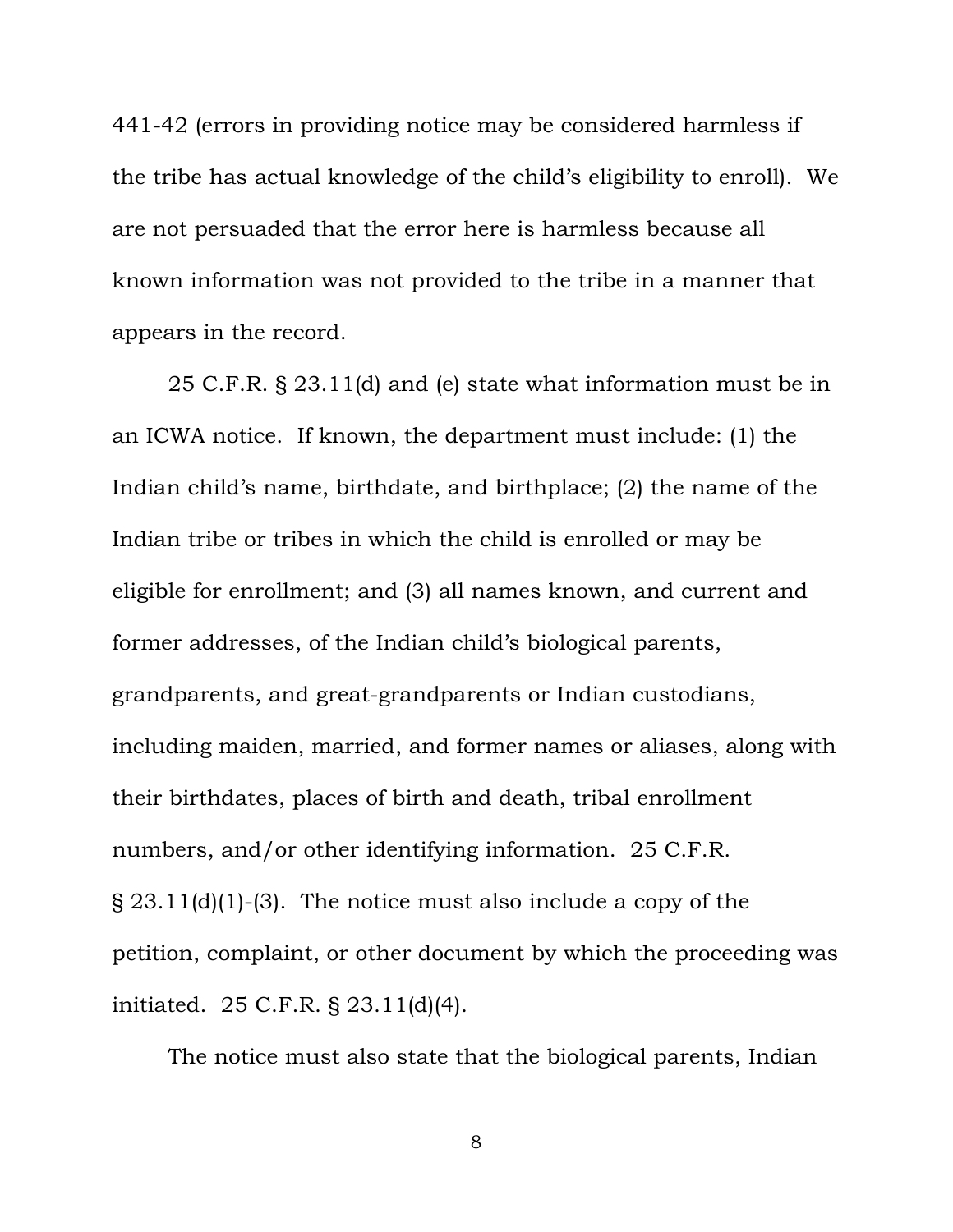custodians, and the child's tribe have an absolute right to intervene in the proceedings; an indigent Indian parent or custodian is entitled to appointed counsel where authorized by state law; the Indian parents, Indian custodians, and child's tribe will have, on request, up to twenty additional days to prepare for the proceedings; and the Indian parents, Indian custodians, and the child's tribe have the right to petition the court to transfer the proceeding to the child's tribal court under 25 U.S.C. § 1911, absent objection by either parent. 25 C.F.R. § 23.11(e)(1)-(7). The notice must include the location, mailing address, and telephone number of the court and all parties notified under this section. 25 C.F.R. § 23.11(e)(4).

 Moreover, criteria upon which membership may be based include enrollment, blood quantum, lineage, or residence on a reservation. *B.H.*, 138 P.3d at 304. Therefore, if one or more of those criteria are present, the department should place that information in the notice.

The documents filed in response to the show cause order do not show that the department told the tribe that mother was an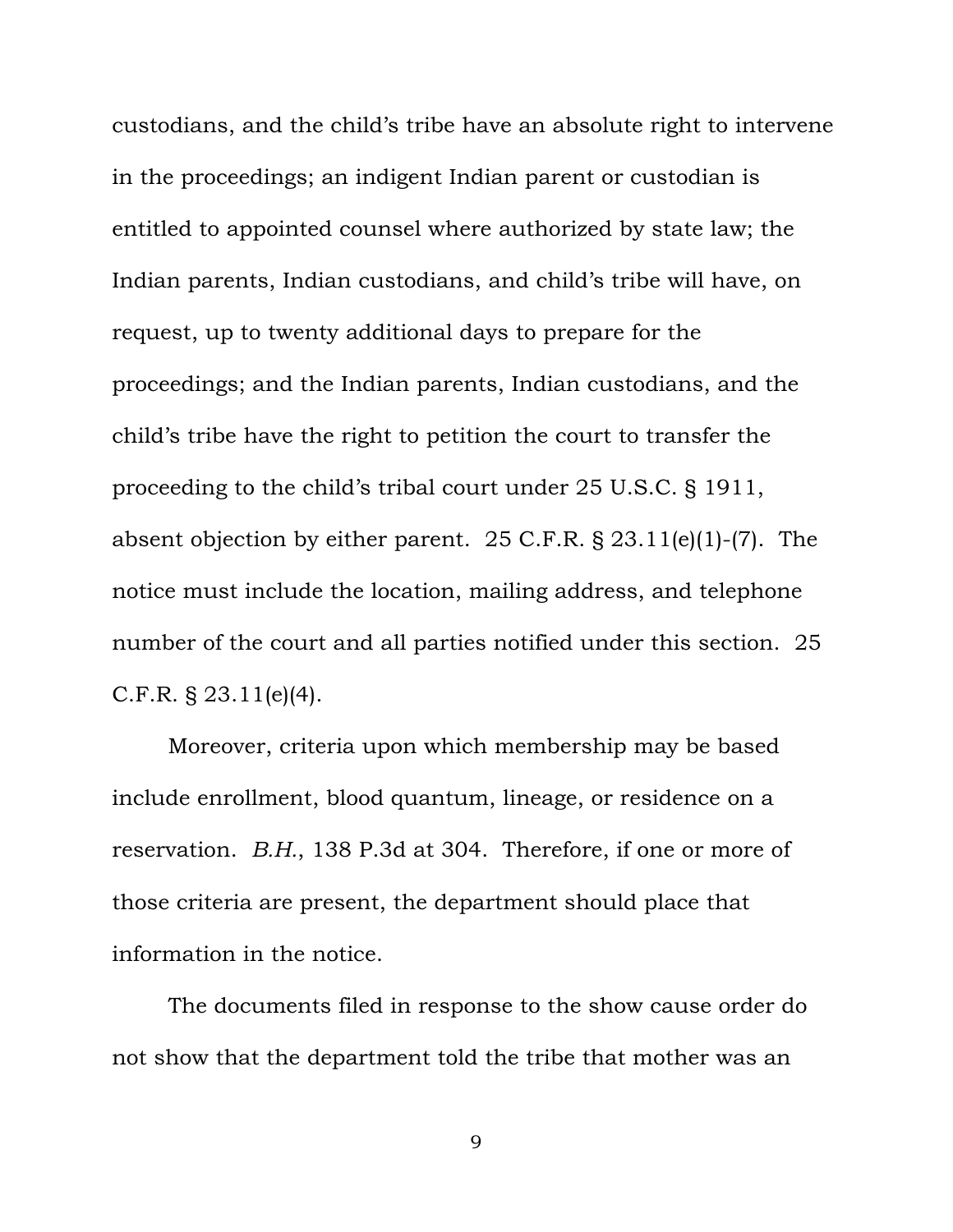enrolled tribal member, that she had lived on the reservation, or that she had been receiving services from the Indian Resource Center during the dependency and neglect proceeding. There is no information about N.D.C.'s great-grandmother, who was also an enrolled tribal member and with whom the caseworker was in monthly contact. The department knew this information very early in the case, but there is no showing the caseworker gave it to the tribe. However, this information is precisely the kind of "other identifying information" that could aid the tribe in determining whether N.D.C. was eligible to enroll and would aid this court and the trial and juvenile courts in determining whether adequate notice was provided. *See* 25 C.F.R. § 23.11(d)(3).

Further, although the notice indicated it contained all the information the department had obtained, the form did not provide space for the department to inform the tribe of the birthplaces of the child, parents, grandparents, or great-grandparents, or any maiden, married, or former names of those persons, if applicable. *See* 25 C.F.R. § 23.11(d)(1), (3). The form also lacked space to provide information about great-grandparents. The form did not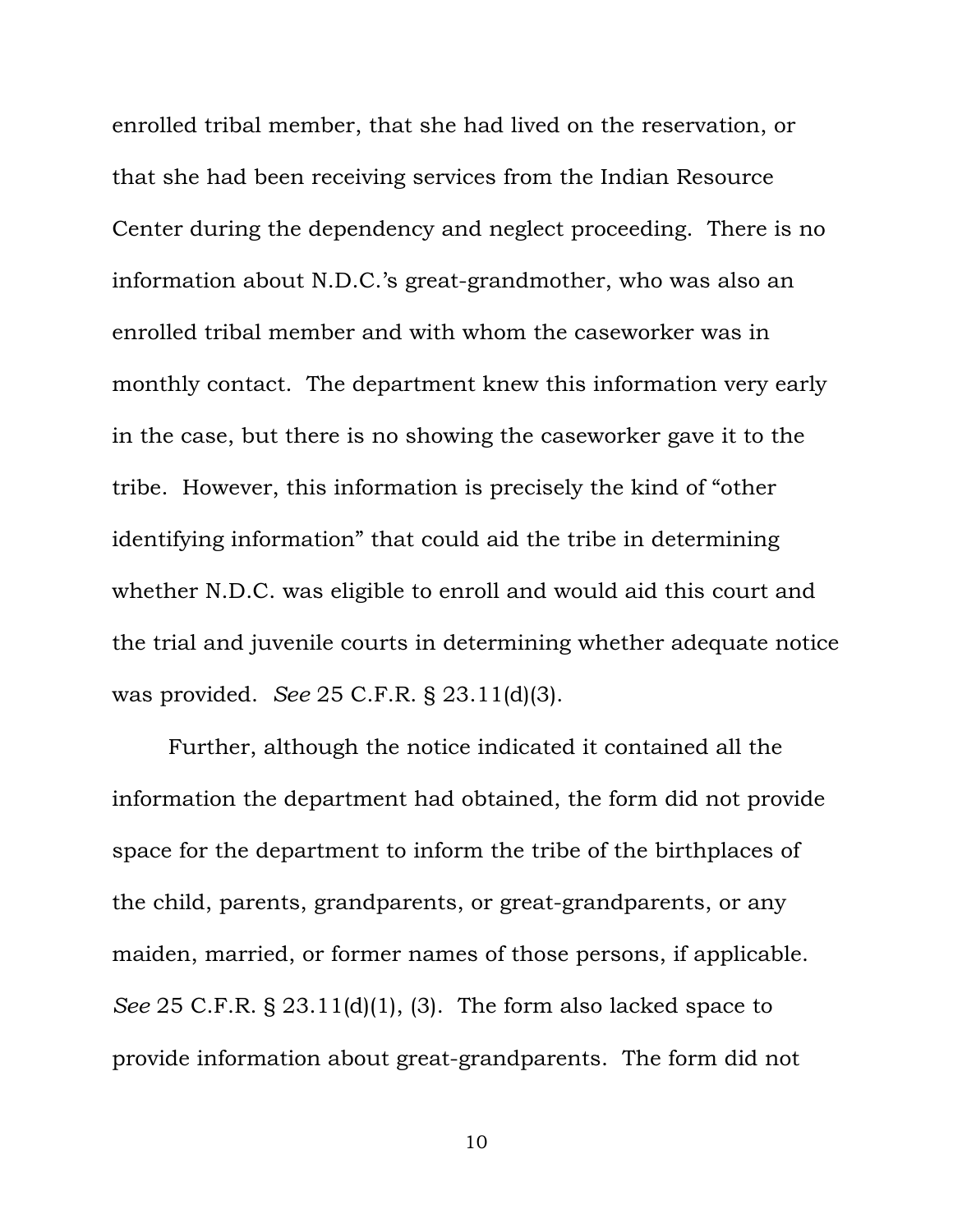include space to provide an enrollment number, which mother had, although it is not clear from the record that she provided that number to the caseworker. *See* 25 C.F.R. § 23.11(d)(3). We cannot discern that the department attached a copy of the petition. *See* 25 C.F.R. § 23.11(d)(4). Therefore, we conclude the notice did not comply with  $25$  C.F.R. §  $23.11(d)(1)-(4)$ . We further conclude the notice did not comply with the requirements of 25 C.F.R.  $\S 23.11(e)(2), (3), (4), (5), and (7).$ 

Thus, even though the department served the tribe at the correct address and the caseworker testified the tribe had determined N.D.C. was ineligible to enroll because no paperwork to enroll her had been received, we cannot conclude the error in not filing the notices or return receipt cards was harmless because the record does not show the department informed the tribe of all relevant facts about tribal membership within its possession. *See S.R.M*, 153 P.3d at 442.

### B. Adequacy of Subsequent Notices

 We further conclude, notwithstanding the department's assertion that it "fully complied" with the notice requirements, that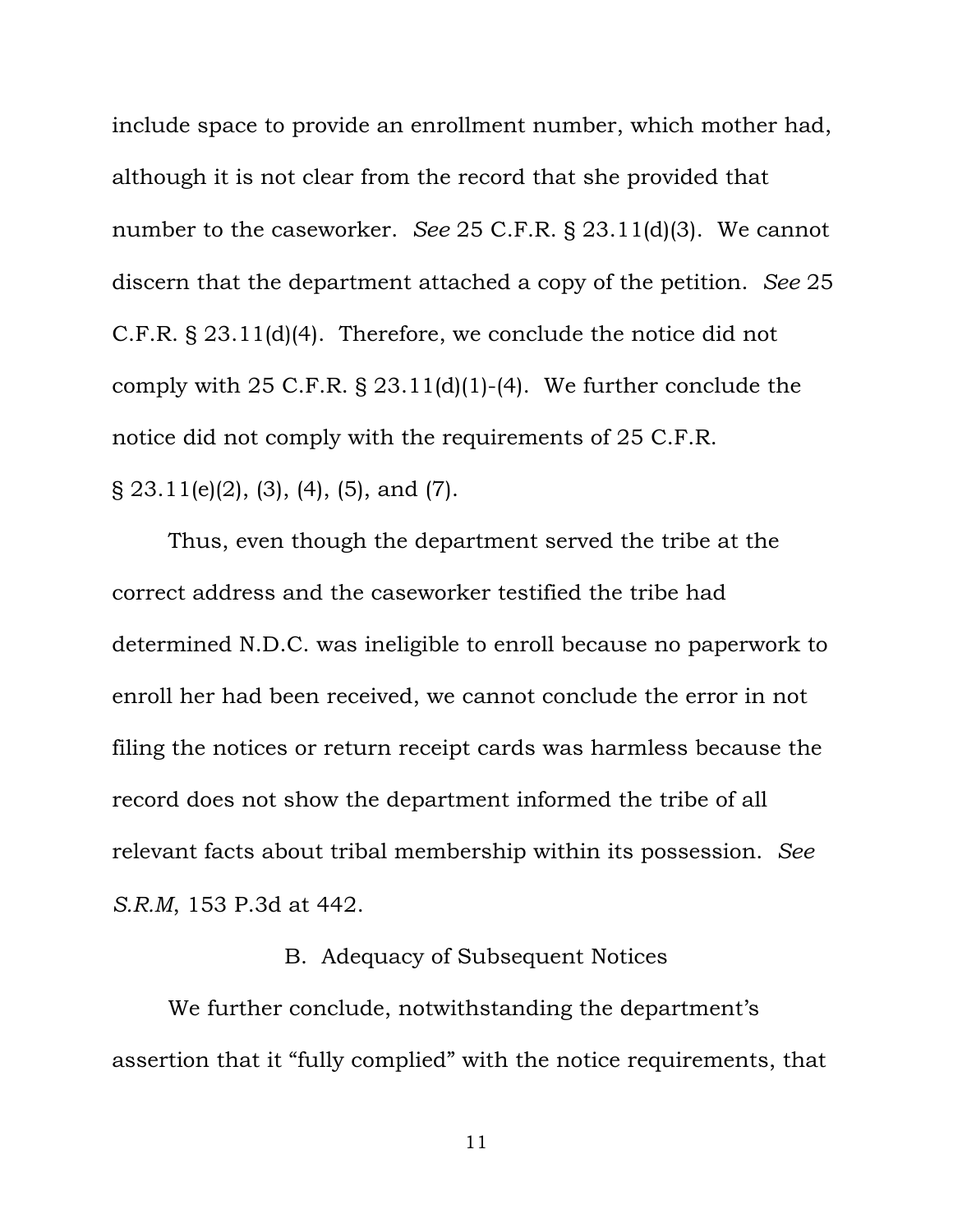the subsequent notices sent by the department are also deficient.

The initial notice did not contain the date of the dispositional hearing, although that hearing had been set eleven days before the notice was sent. *See* 25 U.S.C. § 1912(a) (department must send notice of the pending proceedings, including the proceeding to place the child in foster care). Three days later, the department sent notice of the dispositional hearing and later, it sent notice of the termination and the amended termination hearings. These notices are required by the ICWA. *See* 25 U.S.C. § 1912(a) (notice is required before hearings to place a child in foster care and to terminate parental rights). However, the department sent the same notice to the tribe as it sent to the other parties; those notices indicated when those hearings were set and the other information required by the Children's Code. They contained little, if any, of the information required by the ICWA. Unless the tribe had intervened and indicated, in a manner readily apparent in the record, that it was willing to be notified in the same manner as other parties, subsequent notices must comply with the ICWA notice requirements, including all the information in 25 C.F.R. § 23.11(d)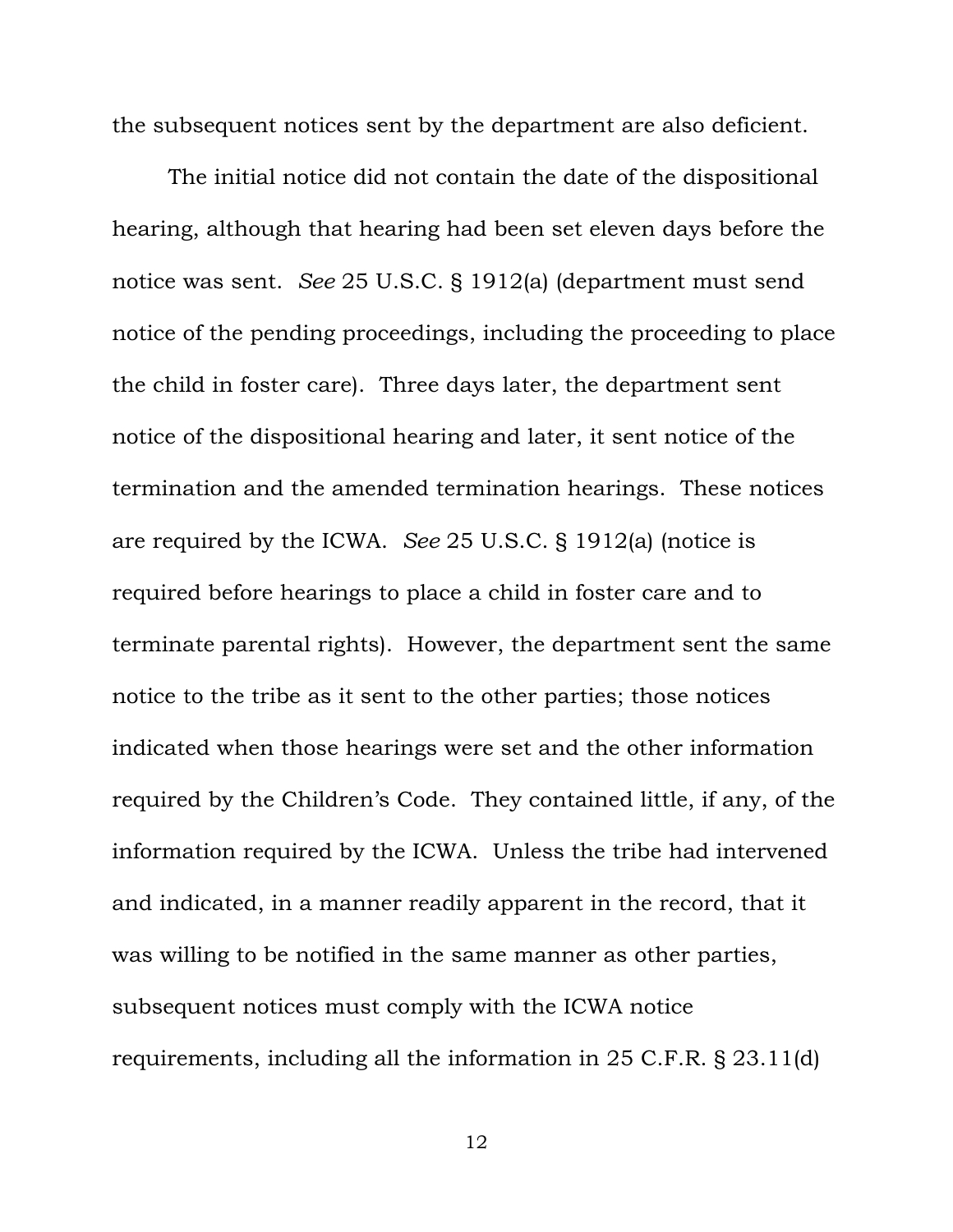and (e). *See* 25 U.S.C. § 1912(a); 25 C.F.R. § 23.11(a). This is particularly true here where so much information about mother's Indian heritage had not been provided in the original notice, including mother's enrollment number and the name and enrollment number of the child's great-grandmother. Accordingly, the department's notices of the dispositional, termination, and amended termination hearings did not comply with the ICWA.

III. The ICWA's Substantive Provisions

 Mother asserts the court erred by not applying the ICWA's substantive provisions because (1) its applicability was triggered when she stated she was a tribal member, and (2) the juvenile court did not have to conclude N.D.C. was an Indian child to do so. She further asserts the court should have waited to hold the termination hearing until the tribe responded. We address these issues in case they arise again on remand. *See Delsas v. Centex Home Equity Co.*, 186 P.3d 141, 146 (Colo. App. 2008).

 The minimum federal standards for removing Indian children from their homes require, among other things, the court to make certain findings beyond a reasonable doubt and require the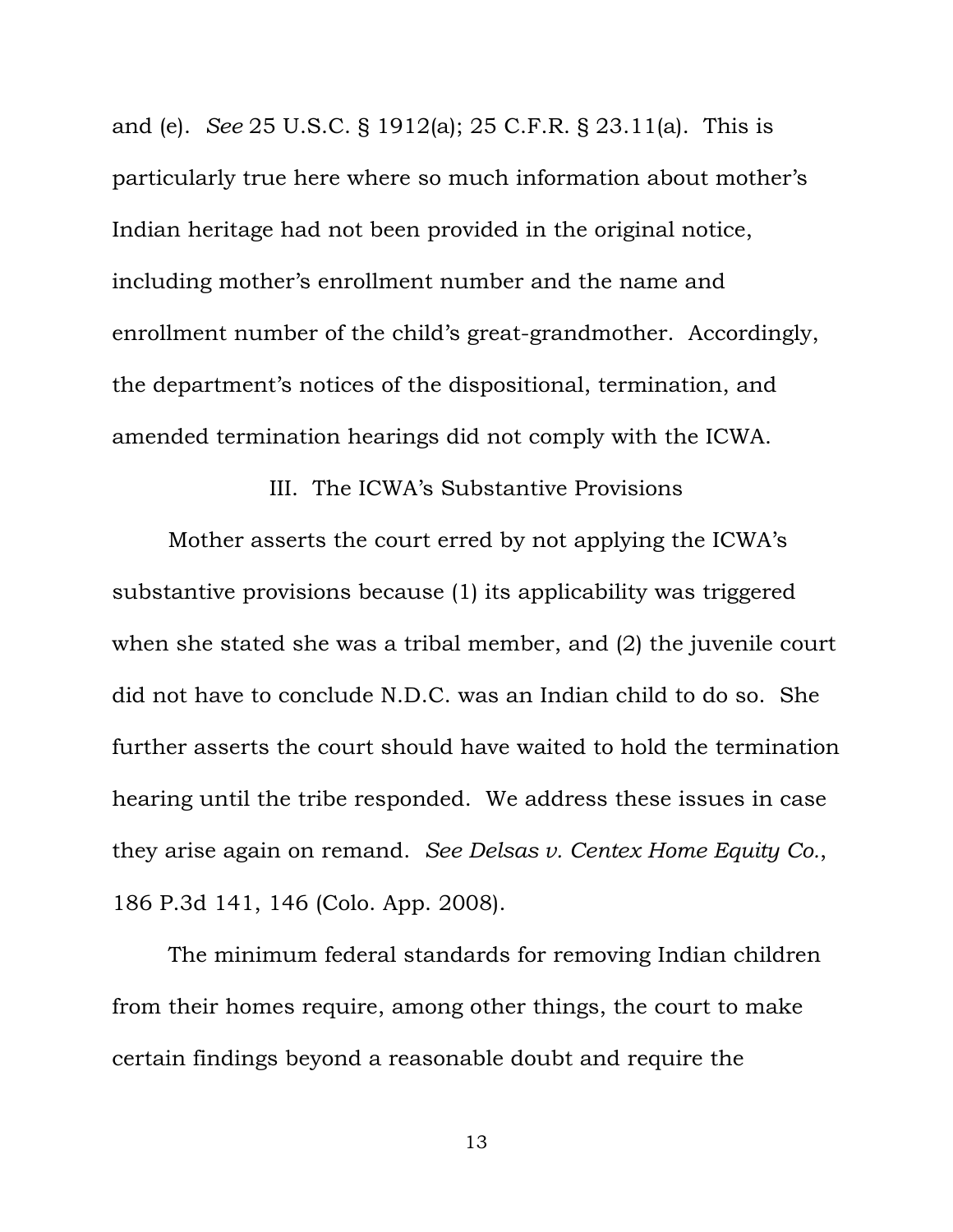department to make active efforts to avoid the child's removal from parental custody. 25 U.S.C. § 1912(d), (f) (2001).

However, for the ICWA's substantive provisions to apply, the child must be an Indian child. *People in Interest of L.O.L.*, 197 P.3d 291, 294-95 (Colo. App. 2008). The ICWA defines an "Indian child" as "any unmarried person who is under age eighteen and is either (a) a member of an Indian tribe or (b) is eligible for membership in an Indian tribe and is the biological child of a member of an Indian tribe." 25 U.S.C. § 1903(4) (2001); *see B.H.*, 138 P.3d at 303. Each Indian tribe has the authority to decide who meets those criteria. *People in Interest of J.A.S.*, 160 P.3d 257, 260 (Colo. App. 2007).

Citing *B.H.*, 138 P.3d 299, and *J.O.*, 170 P.3d 840, mother asserts the substantive provisions of the ICWA must be followed even when there has been no final determination as to the child's eligibility for membership. Neither case stands for that proposition; each addresses what criteria are sufficient to trigger the ICWA's notice provisions. *B.H.*, 138 P.3d at 304; *J.O.*, 170 P.3d at 842-43. Although the *J.O.* division discussed what findings would be necessary if the court, following remand, found the child to be an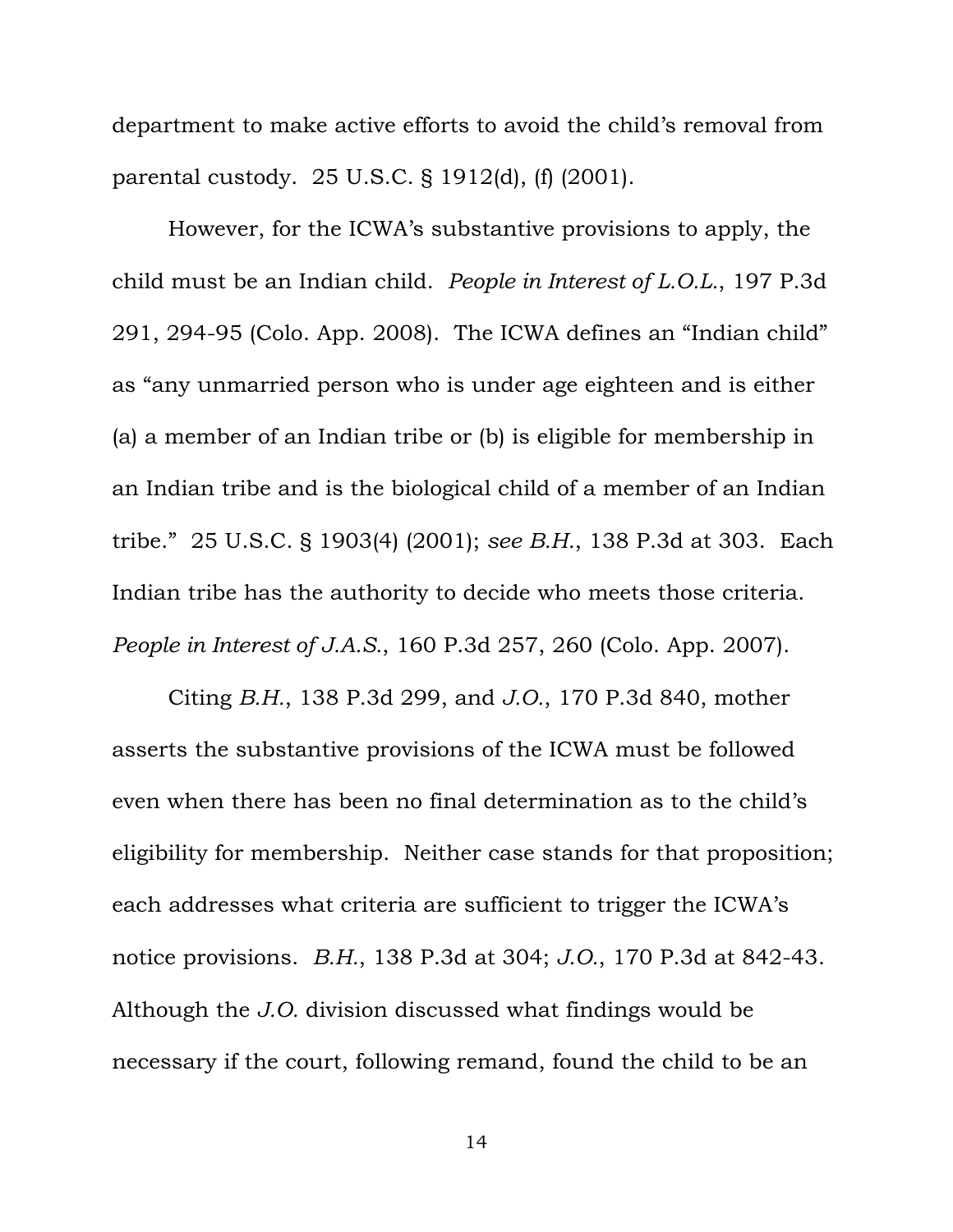Indian child, it did not hold that the other heightened standards of the ICWA applied before that determination was made. 170 P.3d at 844.

Moreover, although a court need not determine that a child is an Indian child to trigger the ICWA's notice provisions, *B.H.*, 138 P.3d at 304, the court must make that determination for the ICWA's substantive provisions to apply. *L.O.L.*, 197 P.3d at 294-95. If there is no evidence that the child is an Indian child, the court cannot make that finding and should not use the higher burdens of proof or apply the ICWA's other substantive provisions. *Id.* Thus, if following remand, the tribe chooses not to intervene or again states N.D.C. is not eligible to enroll, the court should not apply the ICWA's substantive provisions. However, if the child is determined to be an Indian child, the juvenile court must apply the ICWA. *See People in Interest of T.M.W.*,  $\_\_$  P.3d  $\_\_$ ,  $\_\_$  (Colo. App. Nos. 08CA2335 & 08CA2336, Apr. 2, 2009); *J.O.*, 170 P.3d at 844.

Further, despite mother's arguments to the contrary, the magistrate did not, and could not, based on the record, find N.D.C. was an Indian child. At most, the magistrate found the case was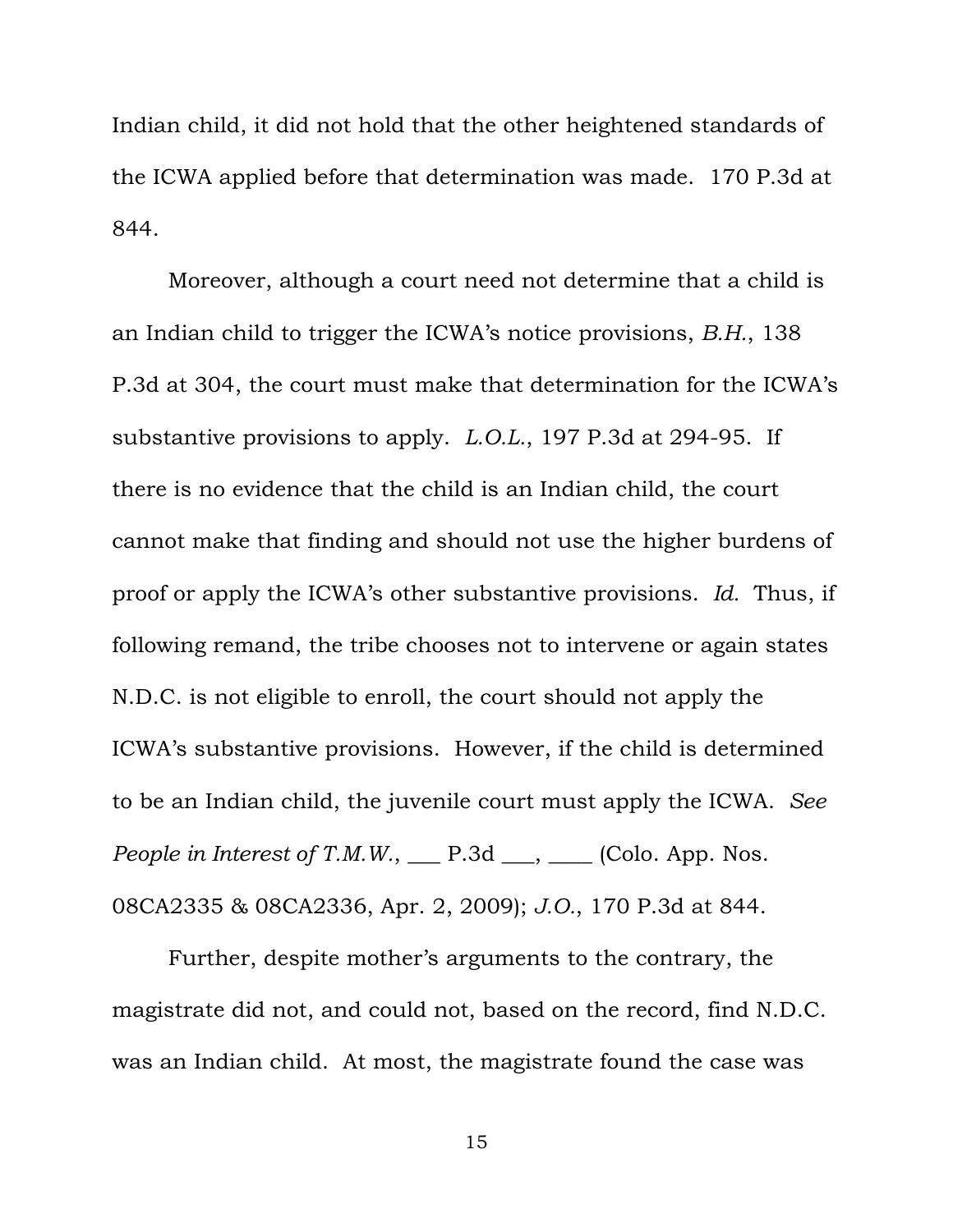"an ICWA case as to mom," which meant notice had to be sent to the tribe. *See J.O.*, 170 P.3d at 843.

Mother further implies the court should have waited to hold the hearing until the tribe responded to the notice. However, the court need not delay the termination hearing until the tribe responds; it need only wait ten days post receipt, as required by the ICWA. *See* 25 U.S.C. § 1912(a) (the hearing to terminate parental rights cannot occur until at least ten days after receipt of notice). Thus, following remand, the court may, if the tribe does not respond within ten days after the return receipt card showed notice was made, reinstate the judgment.

The judgment is vacated, and the case is remanded with instructions that notice be given in accordance with the provisions of the ICWA and the Children's Code. The juvenile court's judgment terminating parental rights shall be reinstated and will stand affirmed if it is ultimately determined, after proper notice, that the child is not an Indian child. If the child is determined to be an Indian child, the juvenile court must proceed in accordance with the ICWA. *See T.M.W.*, \_\_\_ P.3d at \_\_\_\_; *J.O.*, 170 P.3d at 844.